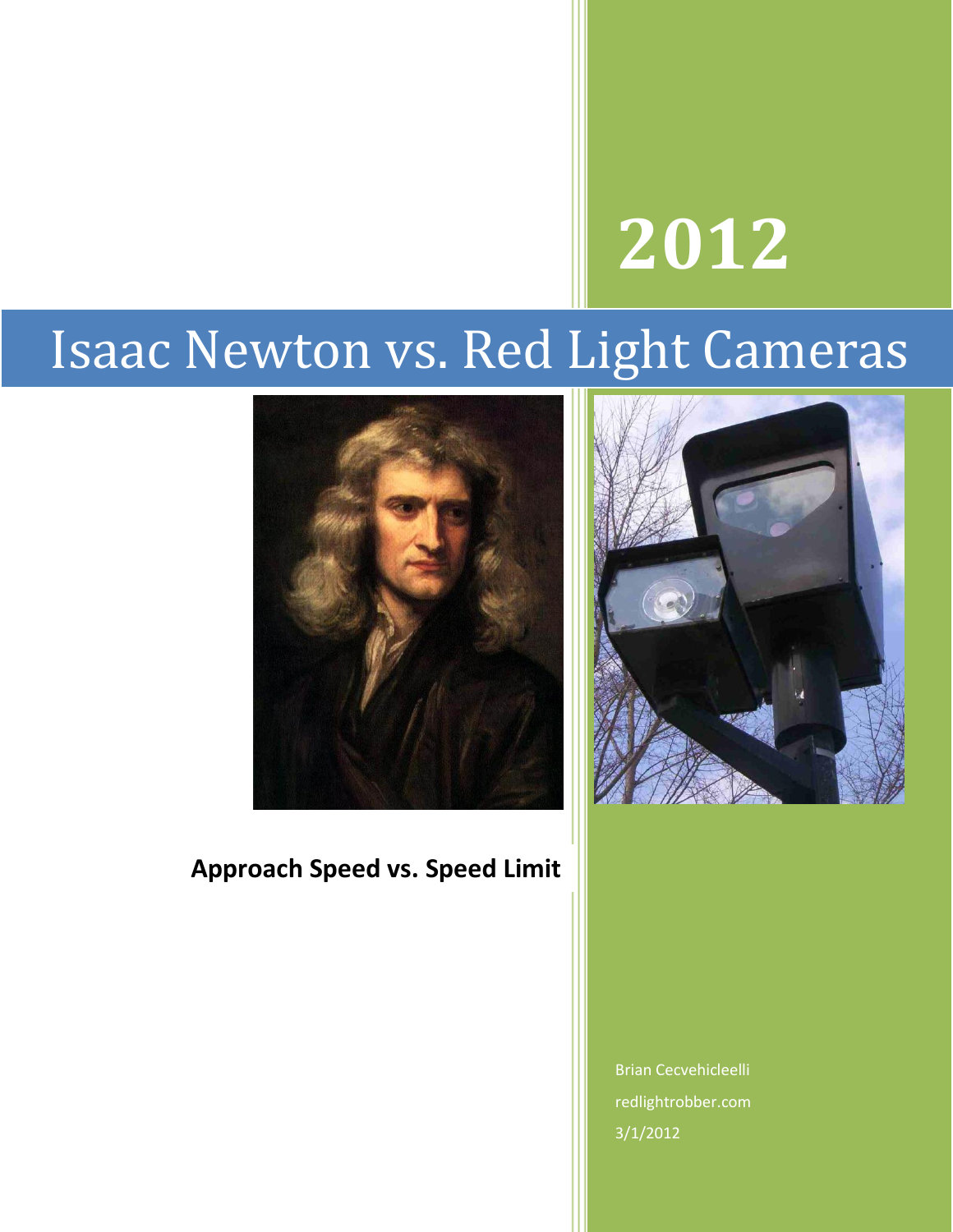## **Table of Contents**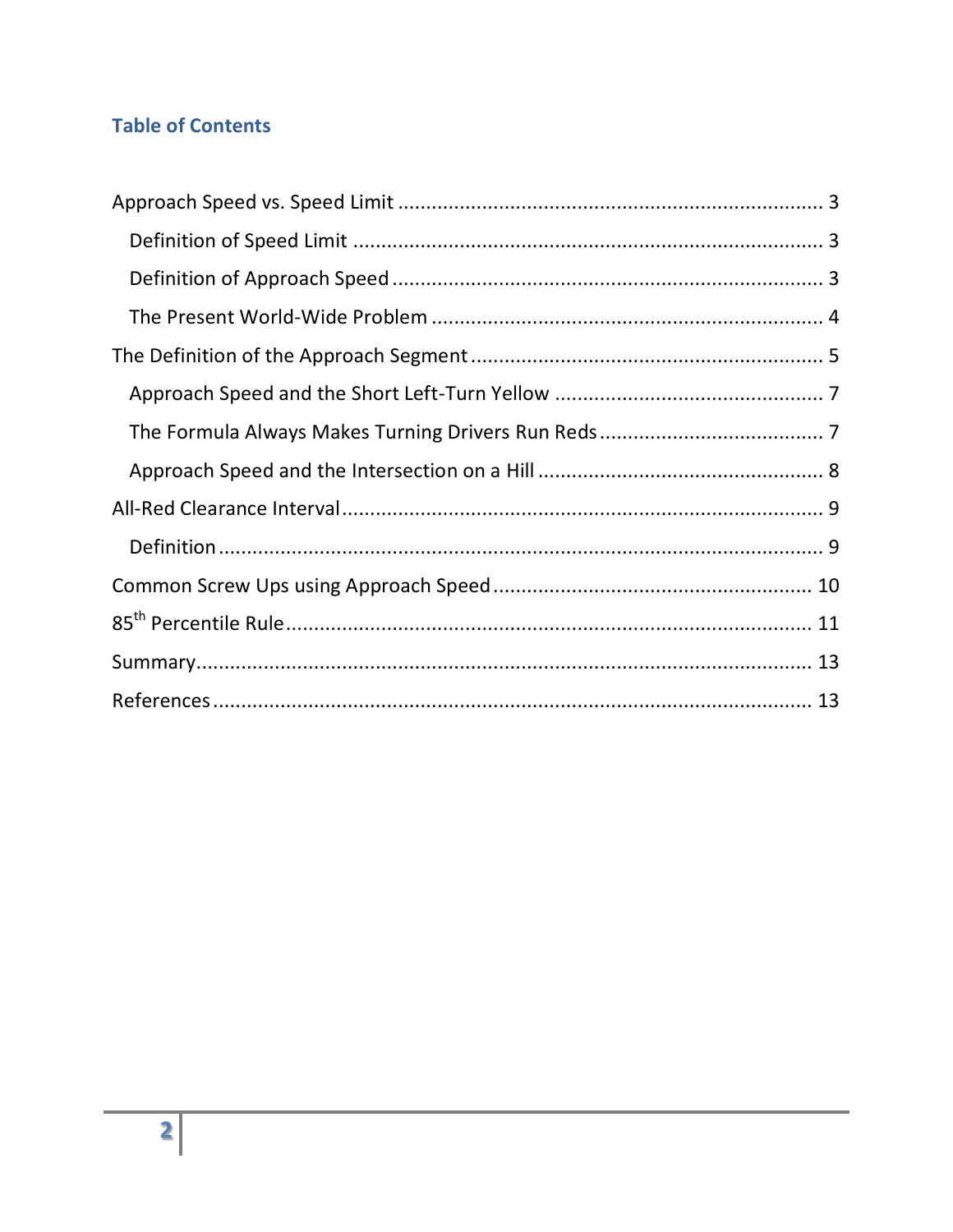# <span id="page-2-0"></span>**Approach Speed vs. Speed Limit**

In my other papers, I have not been concerned with the difference between approach speed and speed limit. Whether one sets *v* to the speed limit or to the approach speed does not matter in a discussion of basic physics. What matters is that the yellow light interval formula is a function of speed, and that the formula makes an error regardless of which kind of speed one plugs in. Whether one plugs in an approach speed or plugs in the speed limit, the formula still outputs yellow times less than required by the laws of motion. Inadequacy is a matter of degree.

This paper is not about the inadequacy of the formula, but about which speed the formula requires for input. There is a difference between approach speed and speed limit and traffic engineers often use the wrong one.

#### <span id="page-2-1"></span>**Definition of Speed Limit**

The speed limit is the posted speed on the highway signs. Engineers are supposed to set the speed limit according to the 85<sup>th</sup> Percentile Rule. 85% of the vehicles travel slower than this speed. 15% travel faster. The engineer's speed limit varies on when and where the engineer takes speed measurements. As you can see, engineers do not share the same definition of speed limit with the law. It is an incompatibility speed cameras and red light cameras exploit.

#### <span id="page-2-2"></span>**Definition of Approach Speed**

To the traffic engineer, the approach speed is the speed of a vehicle as it *approaches* the intersection. That is an imprecision definition. But that is what traffic engineers use. Unknown to the engineer is the fact that the approach speed of a vehicle is the free-flowing *initial speed* of a vehicle *at the critical*  distance from the intersection<sup>1</sup>. In a flat landscape like the Town of Cary, most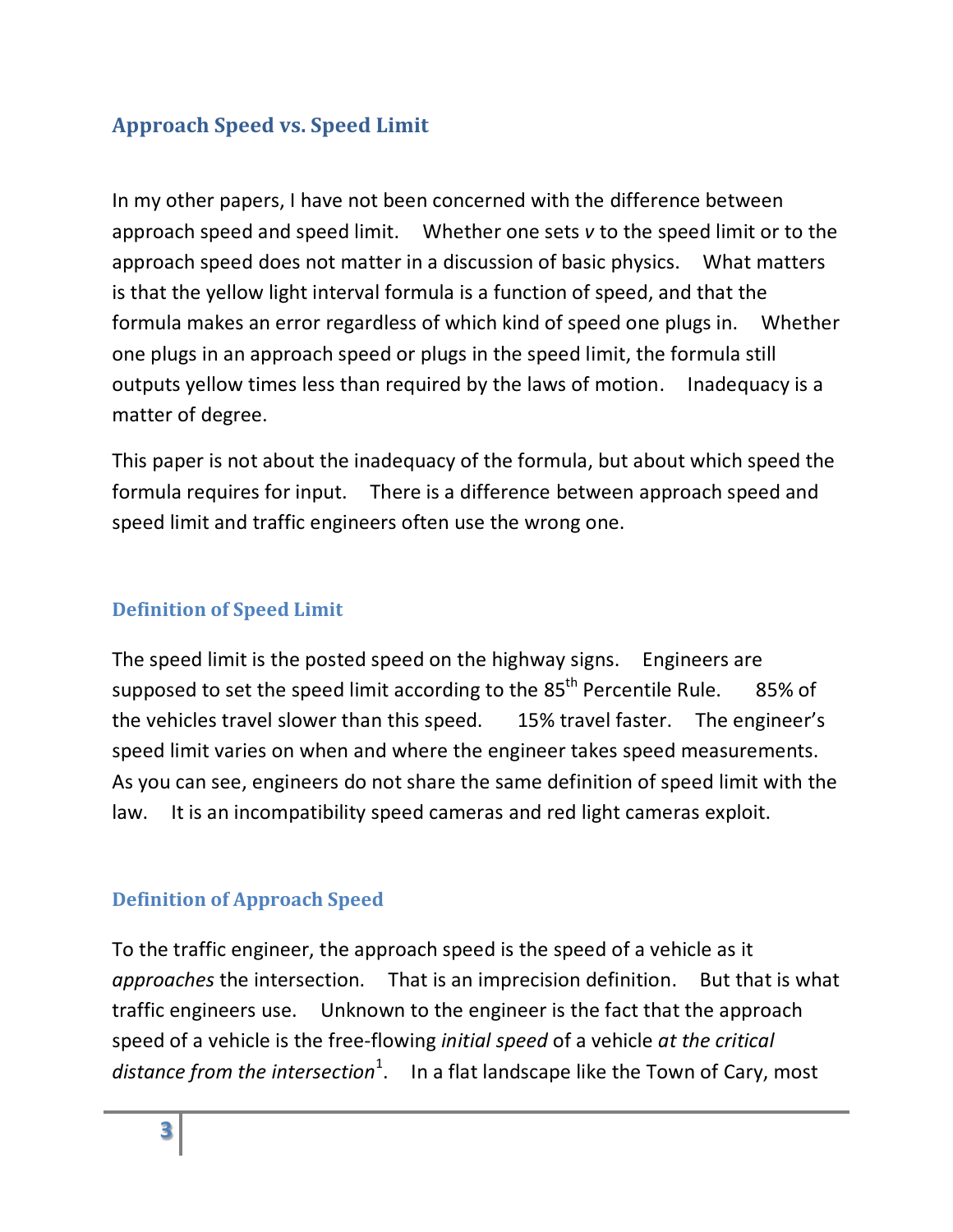of the time the approach speed is the speed limit. But when the critical distance is a point on an even longer hill, vehicles approaching the intersection are most likely going faster than the speed limit. Therefore,

# $v_{\text{approx}} \geq v_{\text{speed limit}}$

Traffic engineers must use  $v_{\text{approach}}$  in the yellow light formula.

 $v_{\text{anormal}}$  >=  $v_{\text{speed limit}}$  is mandatory when setting the yellow light duration. A traffic engineer cannot do otherwise lest he forbids drivers from going the legal speed. When the engineer enters a speed less than the speed limit into the formula, the formula does not provide the required distance necessary for a legally moving driver to stop before the light turns red. That entraps drivers to run red lights. See *[Short Yellows and Turns](Short-Yellow.pdf)* for a mathematical treatise.

# <span id="page-3-0"></span>**The Present World-Wide Problem**

Presently for left turn traffic, traffic engineers all over the world force drivers to run red lights by doing exactly what they are not supposed to do. They set the approach speed to less than the speed limit. For left turn yellow arrows, they routinely set

## $v_{\text{amproach}} < v_{\text{speed limit}}$

When asking one of Town of Cary's traffic engineers,

"Why do you set the left turn lane yellow to 3.0 seconds while the straight-thru yellow is 4.5 seconds?"

The engineer replied, "We feel that vehicles go slower in the left lane." The engineer is simply following the advice of the Institute of Transportation Engineers<sup>2</sup>. ITE gives the engineer two pieces of bad advice . 1) Use the average of the speed limit and the intersection speed as the approach speed, and 2) Use the yellow light formula.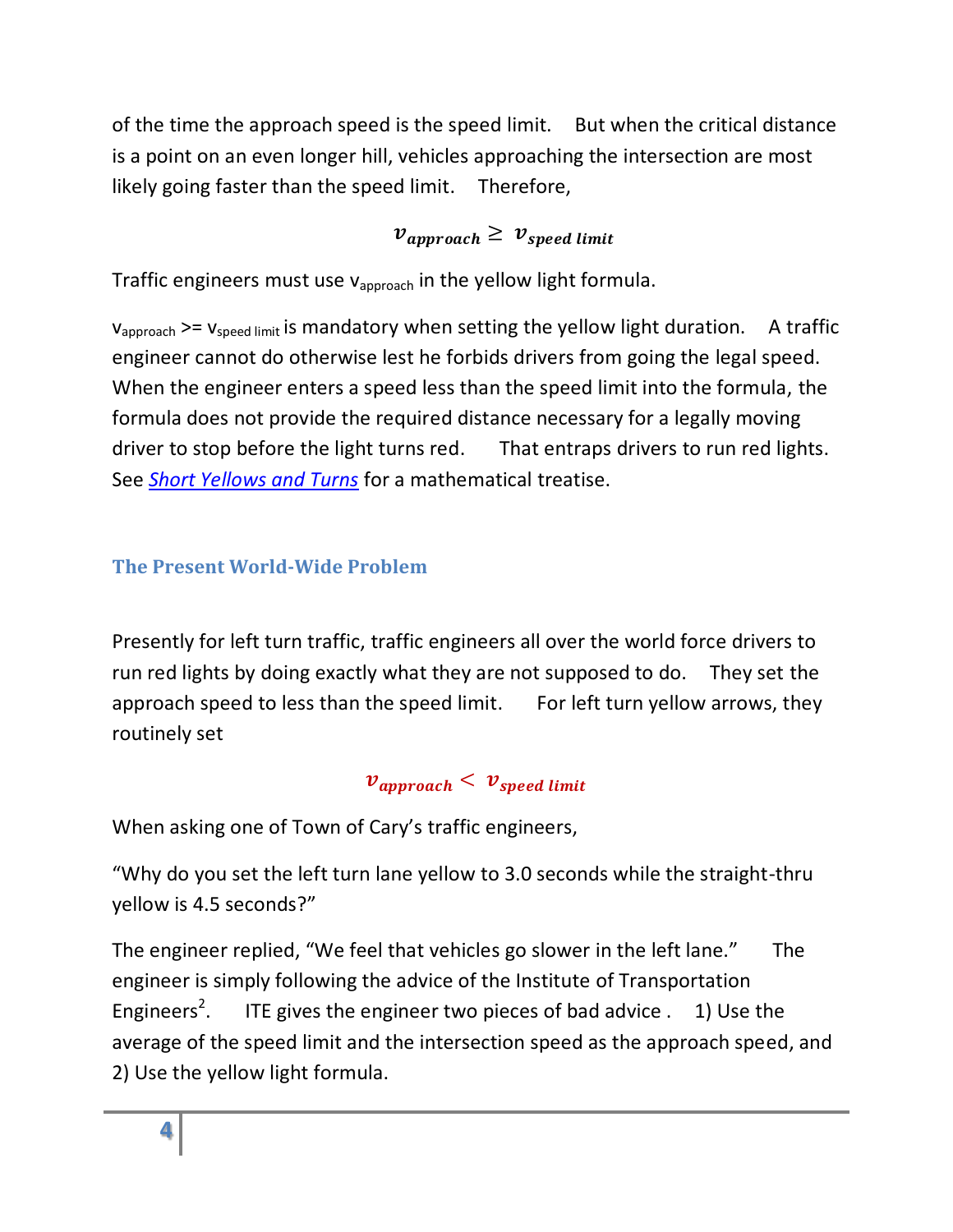While going slower is not a problem for drivers who have been waiting in a queue, it is a problem for drivers who have not been waiting. Trouble brews for any driver who travels unimpeded down the left turn lane at the legal speed limit with a green arrow in front of him. Any driver, who has passed the safe stopping distance and is thus committed to proceed through the intersection, can easily have that green light change to yellow then to red before he enters the intersection.

The Town of Cary has penalized drivers \$4,000,000.00 for going the legal speed limit down the left turn lane.

After talking to dozens of traffic engineers, I have come to one conclusion. Engineers use these equations without knowing the physical meaning of the terms. In this case, the traffic engineer does not know what an *approach segment* is, that his very own yellow light formula makes it necessary for him to establish one, and that he must use its entry point as the location to compute the approach speed using the  $85<sup>th</sup>$  Percentile Rule.

# <span id="page-4-0"></span>**The Definition of the Approach Segment**

The yellow light formula affects all drivers travelling within the safe stopping distance. The approach segment, therefore, is the span of road from the intersection to a point at the safe stopping distance preceding the intersection. The safe stopping distance is the entrance point of the approach segment.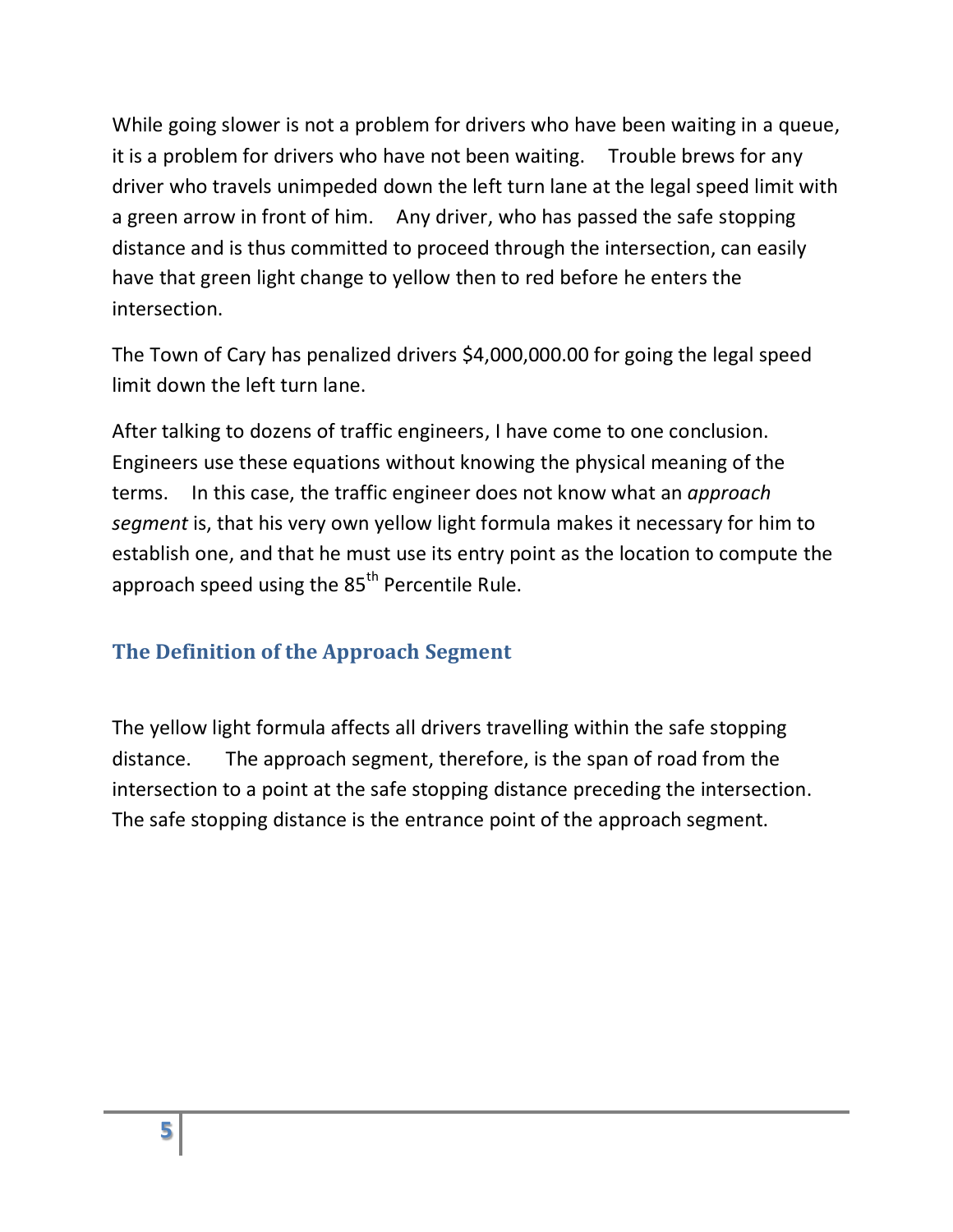The computation of the length of the approach segment comes in 4 steps.

1. Find the location of the safe stopping distance from the intersection. From here you first measure the  $85<sup>th</sup>$  percentile speed. From the *[Derivation of the Yellow Light Interval Equation](Yellow-Light-Duration-Derivation.pdf)*, we know that the length of the approach segment and the safe stopping distance S are . . .

$$
S = v_0(t_p + v/2(a_b + 32.2g))
$$

Where ...

- $v_0$  = speed of the vehicle at the safe stopping distance
- $t_p$  = perception time
- a = deceleration due to braking
- $g =$  grade of the road, where  $g < 0$  is a decline.

S = distance from the intersection = the length of the approach segment = the critical distance.

- 2. If vehicles at distance S from the intersection are going at most the speed limit, then you are done. S is the length of the approach segment. The approach speed = speed limit.
- 3. But if vehicles enter the approach segment at S at a speed faster than the speed limit, then you have to compute a new S using that speed.

For example, if you are on a hill and the speed limit is 35 mph, and the computed S for that speed is 250 feet, you cannot have an approach segment starting at 250 feet when vehicles are entering the approach segment at 45 mph. You must recompute S using 45 mph.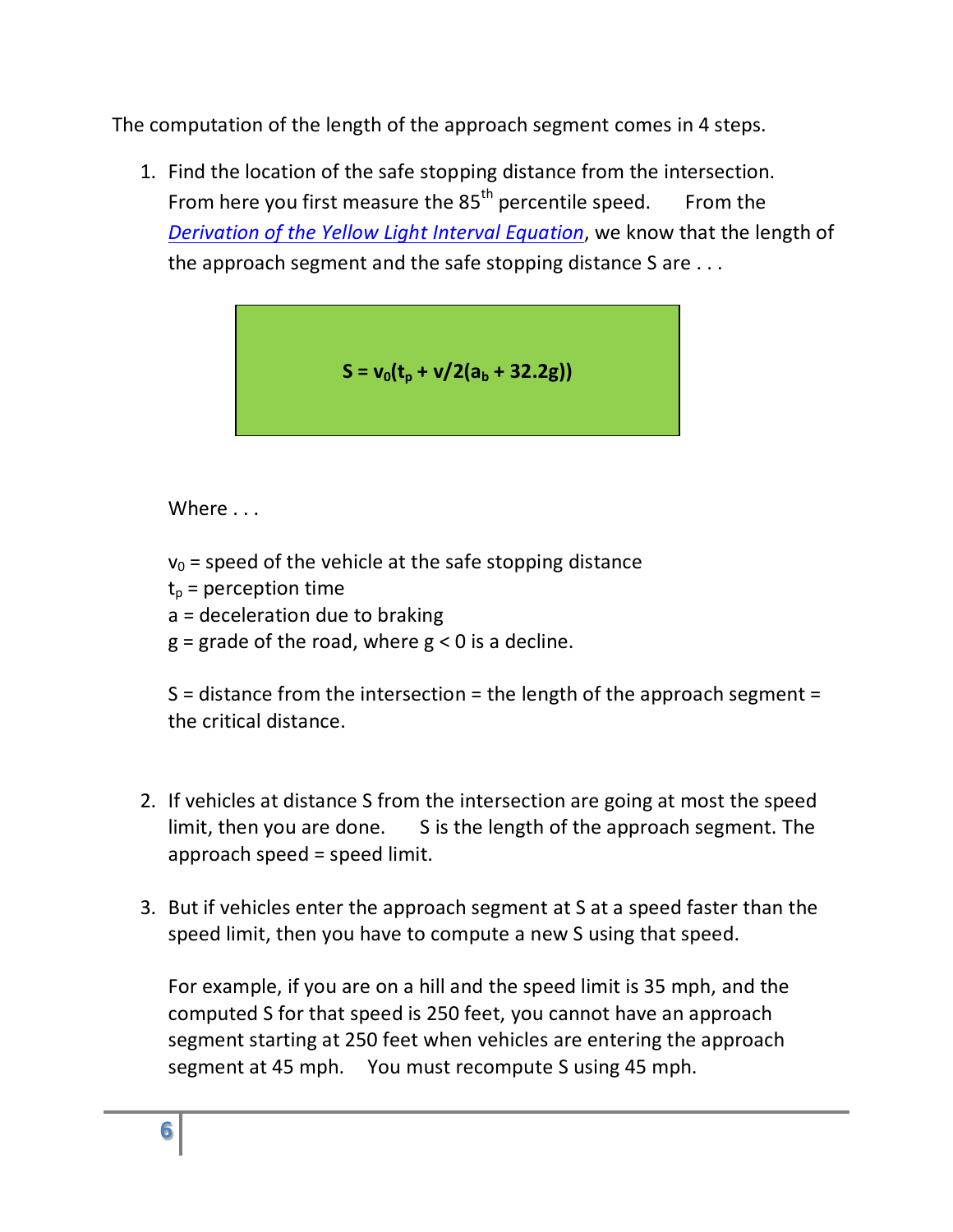In the end, the approach speed is the speed of vehicles at distance S from the intersection. The approach speed is the speed of vehicles when they *enter* the approach segment.

#### <span id="page-6-0"></span>**Approach Speed and the Short Left-Turn Yellow**

Engineers apply the bad advice from ITE setting the left-turn lane to the average of the speed limit and the intersection entry speed. In most cases, he sets the speed to 22.9 mph yielding a 3.0 second yellow light. The engineer is not aware of the consequences of setting a 22.9 mph approach speed.

The formula speed is the speed at the critical distance. By setting a 22.9 mph approach speed, the engineer shorts the yellow. Drivers travelling down the lane at the legal speed will not have the distance to safely stop. The engineer will force them all to run a red light.

#### <span id="page-6-1"></span>**The Formula Always Makes Turning Drivers Run Reds**

Even when engineers establish the left turn yellow duration using the correct approach speed, they still force a great deal of unimpeded left-turning drivers to run red lights. That is because the yellow light formula never gives drivers adequate yellow time to *slow down and proceed* through the intersection. The formula only allows drivers *going the speed limit or more* to proceed through the intersection. In the last moments of the approach, drivers decelerate to execute a left turn. Deceleration exhausts the clock. The yellow time runs out. Drivers run a red light. See *[Short Yellows and Turns](Short-Yellow.pdf)*.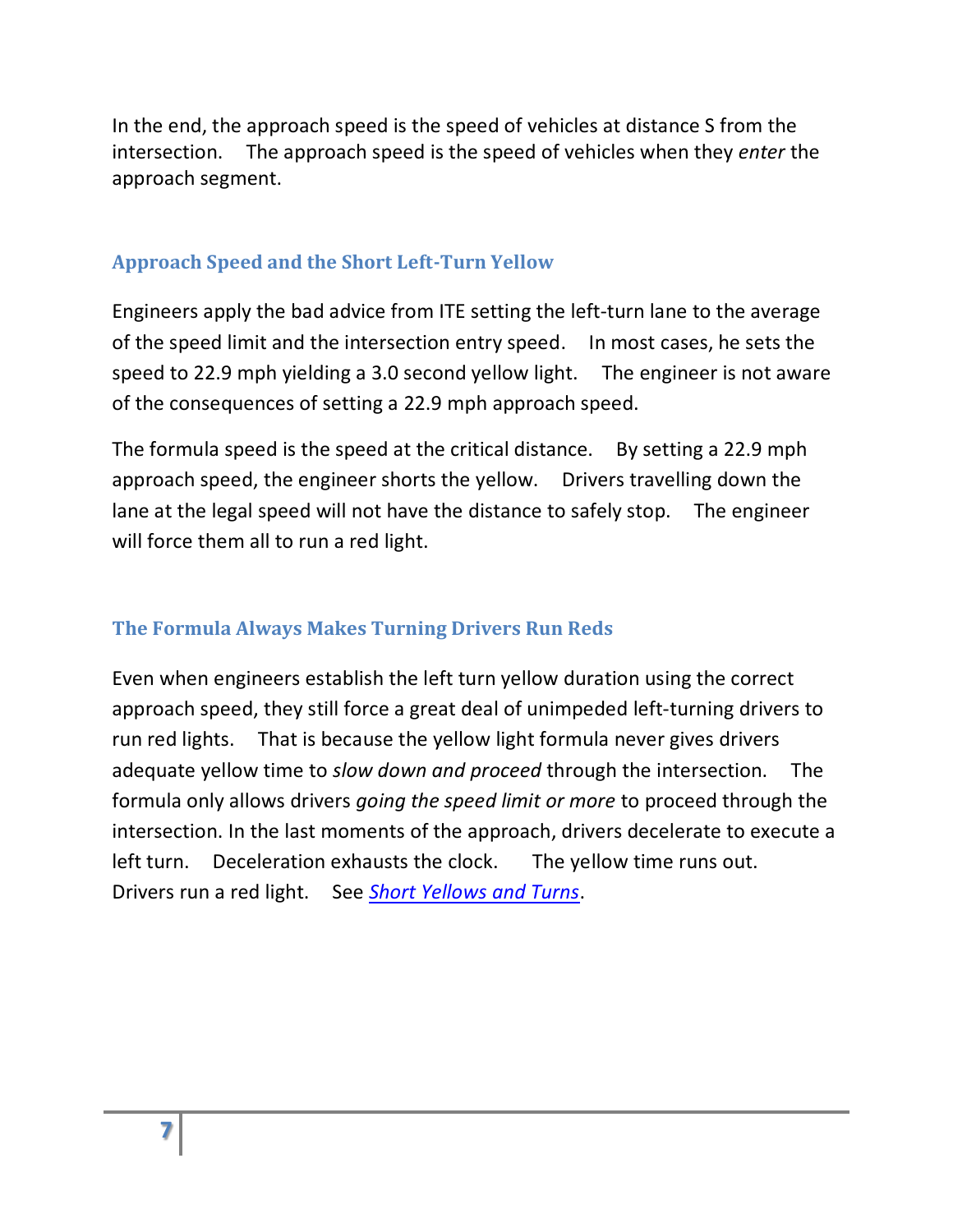#### <span id="page-7-0"></span>**Approach Speed and the Intersection on a Hill**

Here is an example of how Raleigh forces drivers to run red lights by miscomputing the approach speed for a hill.

Click here to see [the intersection of Peace Street and West.](http://maps.google.com/maps?q=peace+and+west,+raleigh&hl=en&ll=35.788659,-78.645973&spn=0.000004,0.006947&sll=37.160317,-95.712891&sspn=56.418488,113.818359&vpsrc=6&z=18&layer=c&cbll=35.788659,-78.646143&panoid=E9ZACJVHwq-rG_3jKHYvNA&cbp=12,96.39,,0,23.4) As you can see, Peace Street goes down a hill. The hill has a 6% decline. Peace Street is 35 mph. The red light camera is on Peace Street, facing downhill toward the intersection at West St.

I travel down Peace Street often. My destination is Krispy Kreme donuts. There is a long hill before the intersection at West St. Every time I travel down the hill, gravity increases my speed by just over 10 mph. When I enter the approach segment, I am going slightly over 45 mph.

The road levels out 60 feet before the intersection.

Although the grade and approach speed of the road at the critical distance is 6% and 45 mph respectively, the City of Raleigh's traffic signal plan says that the grade of the entire approach is 0% and the approach speed is 35 mph. Using 0% grade and 35 mph, Raleigh's engineer set the yellow light to 3.8 seconds. This is why there's a red light camera at this intersection.

Raleigh's engineer miscomputed the yellow light duration by considering a 60 foot long approach segment. The approach segment for a 6% downhill 45 mph approach speed starts at 334 feet, not 60 feet. That places the entrance to the approach segment well upon that 6% decline. Given the actual approach speed and grade of road, according to the own formula, the engineer should have set the yellow light duration to 5.1 seconds.

So far the City of Raleigh has made \$400,000.00 off this one intersection.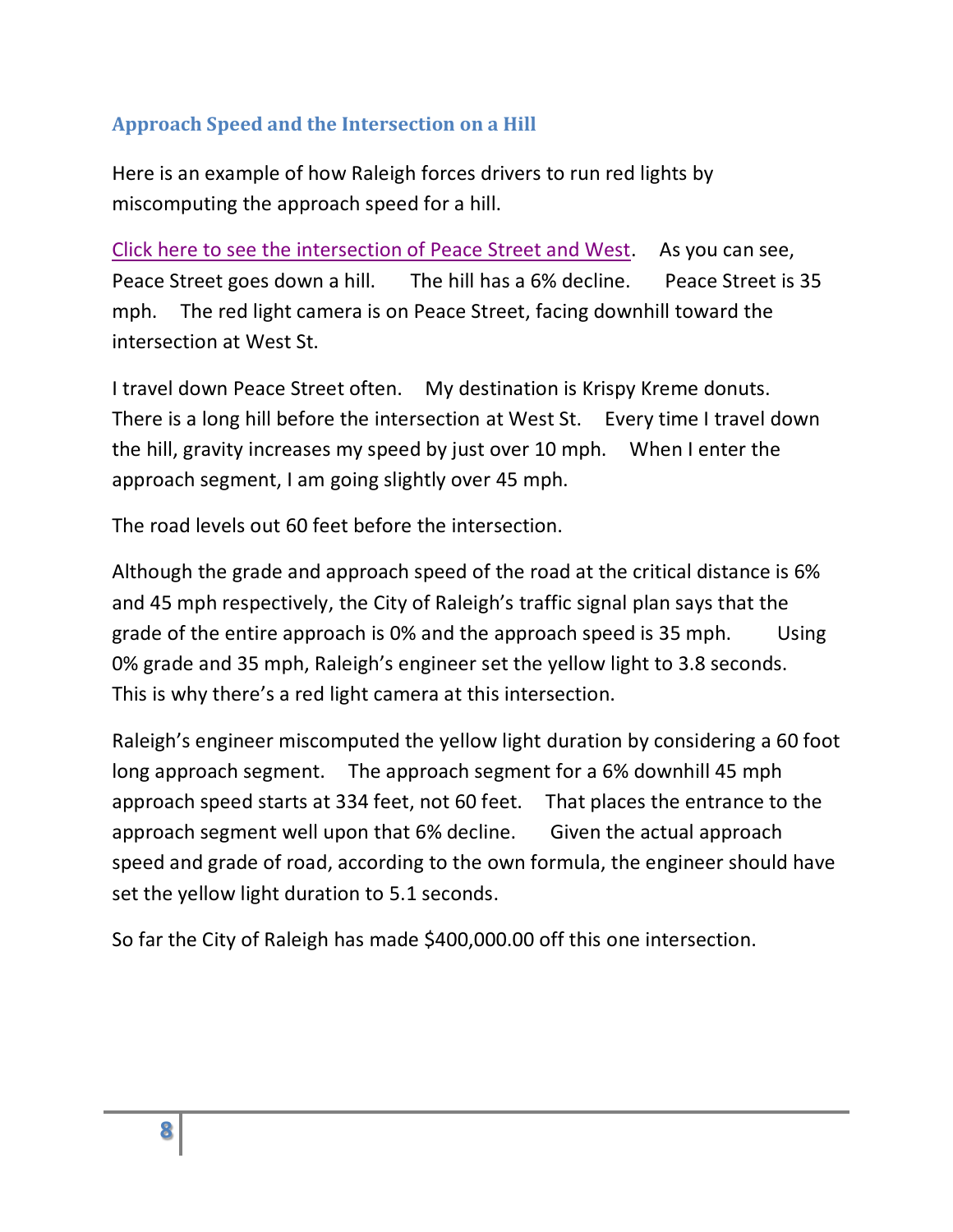#### <span id="page-8-0"></span>**All-Red Clearance Interval**

#### <span id="page-8-1"></span>**Definition**

After the last yellow light facing one direction ends its phase, comes the all-red clearance interval. The all-red clearance interval is the length of time that all drivers from all directions see red. The purpose of the all-red clearance interval is to give drivers who had just entered the intersection just when the light turns red enough time to traverse the intersection before cross traffic gets a green.

The formula for the all-red clearance time is:

$$
R = \frac{W + L}{v}
$$

where:

W = the width of the intersection

 $L =$  the length of your vehicle, and

v = speed of slowest vehicle inside intersection, usually the left-turning vehicle.

The speed of the vehicle, that an engineer should use to determine the all-red clearance interval, is the speed of the slowest vehicles moving within the intersection. Those vehicles would be the left-turning drivers.

You need to give the slowest vehicles enough time to clear intersection. By using the speed of the slowest vehicles, you take care of the faster moving vehicles moving straight.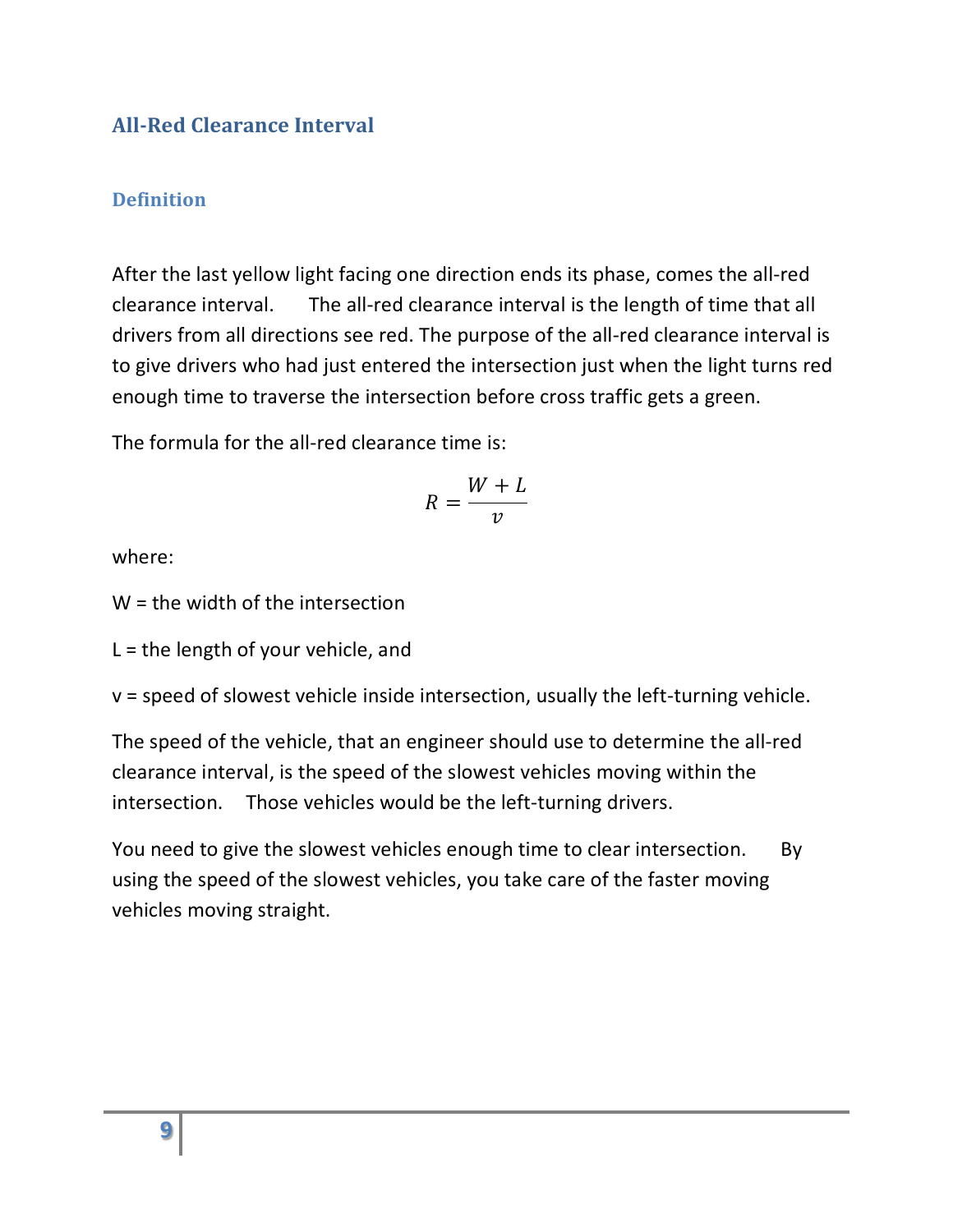## <span id="page-9-0"></span>**Common Screw Ups using Approach Speed**

Since engineers do not know what their equations mean, they often erroneously interchange the speeds they use to compute yellow durations with speeds they use to compute the all-red clearance interval.

Note that the speed of the vehicle an engineer should use for all-red intervals has nothing to do with the approach speed. Approach speed is for approaches, not for vehicles that are inside the intersection. Vehicles inside the intersection have already "approached."

Here are some common screw ups:

- 1. In computing an all-red clearance interval, engineers will set v = approach speed and in doing so not give turning drivers a chance to clear the intersection. Engineers kill drivers turning left. To set an all-red clearance, *v* must be set to the slowest moving vehicle in the intersection. Consider a turning school bus. A turning school bus is not going to make a 90 degree turn at 45 mph.
- 2. In one of the biggest screw ups, the Institute of Transportation Engineers tells traffic engineers to take the average of the initial speed and the intersection entry speed and use that for the approach speed<sup>2</sup> for turning vehicles. That shorts yellow lights for all turning drivers, exacerbating an already short yellow caused by the fact than one cannot apply the formula to turn lanes to begin with. See [Short Yellows and Turns.](Short-Yellow.pdf) This two-fold engineering mistake is why you see red light cameras at any approach with a high volume of turning traffic.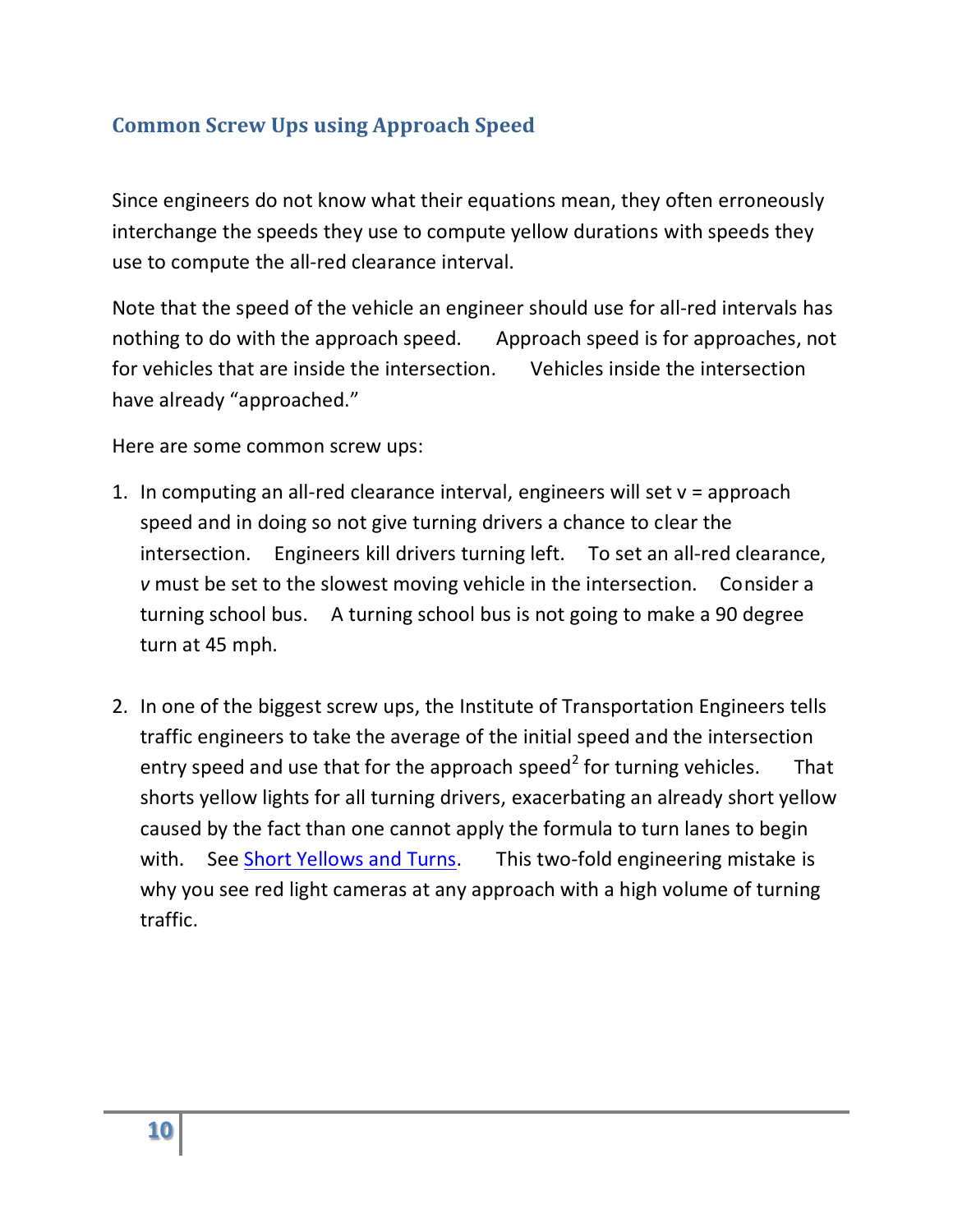3. Many jurisdictions, like the State of Washington, do not have a separate all-red interval. That means that as soon as your light turns red, drivers on the cross street see green. This is an obsolete way of programming signals, but it is still used in many places.

Washington engineers combine the yellow light equation with the all-red equation<sup>3</sup> to form one equation for the yellow interval:

$$
Y = t_p + \left[\frac{v}{2a + 2Gg}\right] + \left[\frac{W + L}{v}\right]
$$

Engineers see this equation, but not knowing what the terms physically mean, assume that the two instances of "v" are the same "v". They think that both instances of "v" are the approach speed. That assumption works for unimpeded straight-thru movement, not for turning movement. (Unimpeded straight-thru movement is the only case where the formula applies<sup>4</sup>.) The "v" in the first term is the approach speed. The "v" is the second term in the speed of the vehicles as they turn within the intersection. Approach speed and turn execution speed are apples and oranges.

#### <span id="page-10-0"></span>**85th Percentile Rule**

Generally speaking, I do not mention the  $85<sup>th</sup>$  percentile rule or approach speed in my papers. I just say speed limit. My usual readers understand speed limit without elaboration. And besides, neither  $85<sup>th</sup>$  percentile rule nor approach speed are germane in a discussion pointing out the faults in the formula.

Nonetheless the 85<sup>th</sup> percentile rule is the method by which traffic engineers establish an appropriate speed limit. Traffic engineers measure the speed of freely flowing traffic. 85% of the vehicles travel slower the proposed speed limit. 15% travel faster.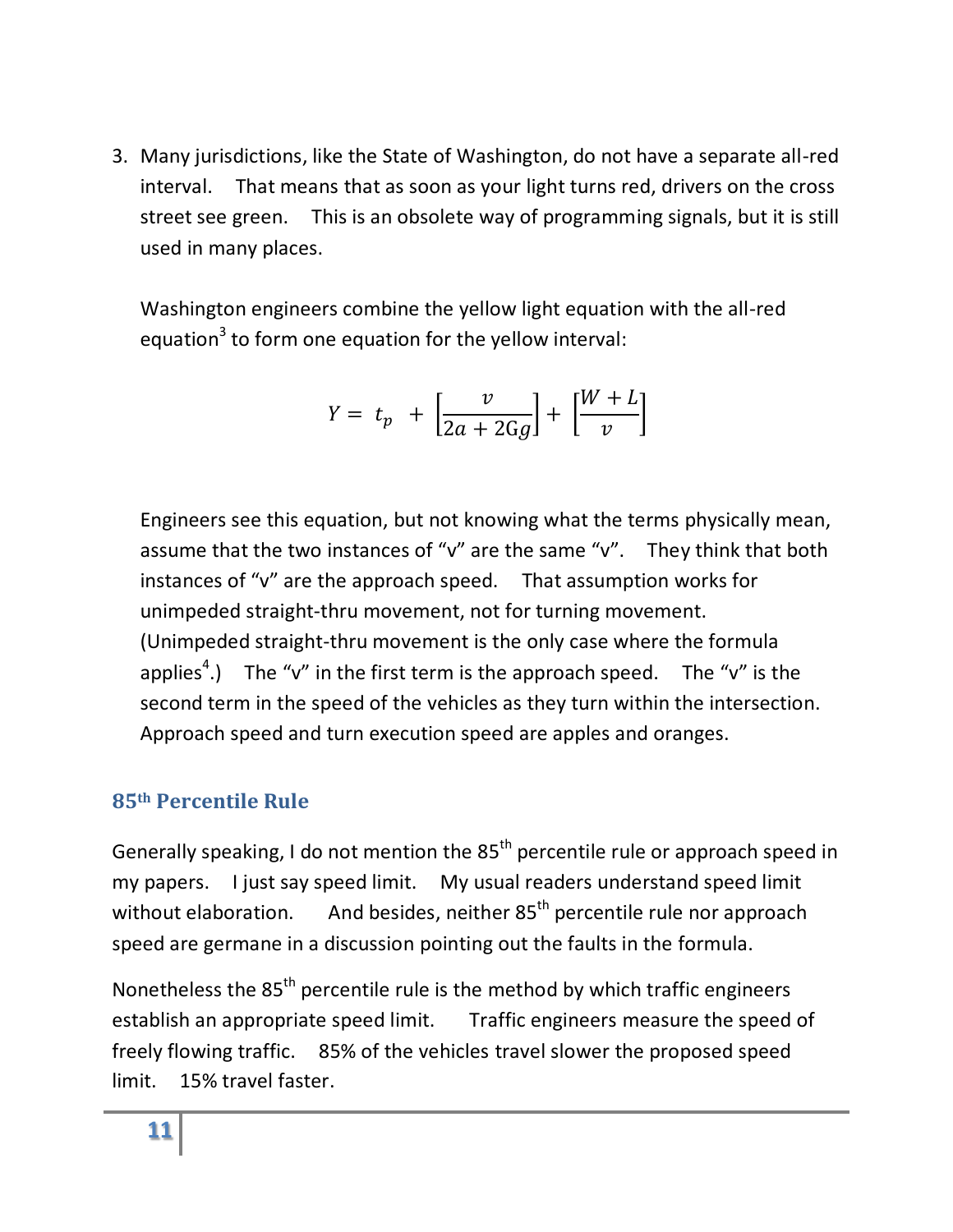Traffic engineers are supposed to establish speed limits based on road geometry and on normal natural human behavior. Engineers won't post a 20 mph speed limit sign on an Interstate because it is unnatural for a driver to go 20 mph on an Interstate. 85% of the people travelling on the Interstate are not going 20 mph or less, but rather 65 mph or less. (Usually more!) Engineers are supposed to accommodate human behavior, not impose artificial limits.

Traffic engineers are conservative in establishing speed limits, opting to set speed limits less than the 85<sup>th</sup> Percentile Rule. Time of day adds unjustness to the computation. Traffic engineers measure the speeds at a specific time of day usually during peak traffic. Measuring speeds during peak traffic is going to be less than measuring speeds at midnight. While the  $85<sup>th</sup>$  percentile speed during peak traffic is 30 mph, at midnight the speed is 50 mph.

When it comes to setting the legal speed limit, traffic engineers are confined to a can of paint. The number they'll paint on the sign is that speed measured during peak traffic where the road is level. Then engineers will usually round down the number to the nearest 5mph.

It this practice unfair to midnight drivers? Yes.

Do policemen take that into consideration? The good ones do.

Do speed cameras, red light cameras or industrious police officers take that into consideration? No. They exploit the incompatibility.

<span id="page-11-0"></span>Even a decrease of 2 to 3 mph in from the real approach speed to the speed limit decreases the yellow duration by  $2 - 3$  tenths of a second. That  $2 - 3$  tenths of a second decrease doubles the number of drivers running red lights<sup>5</sup>.